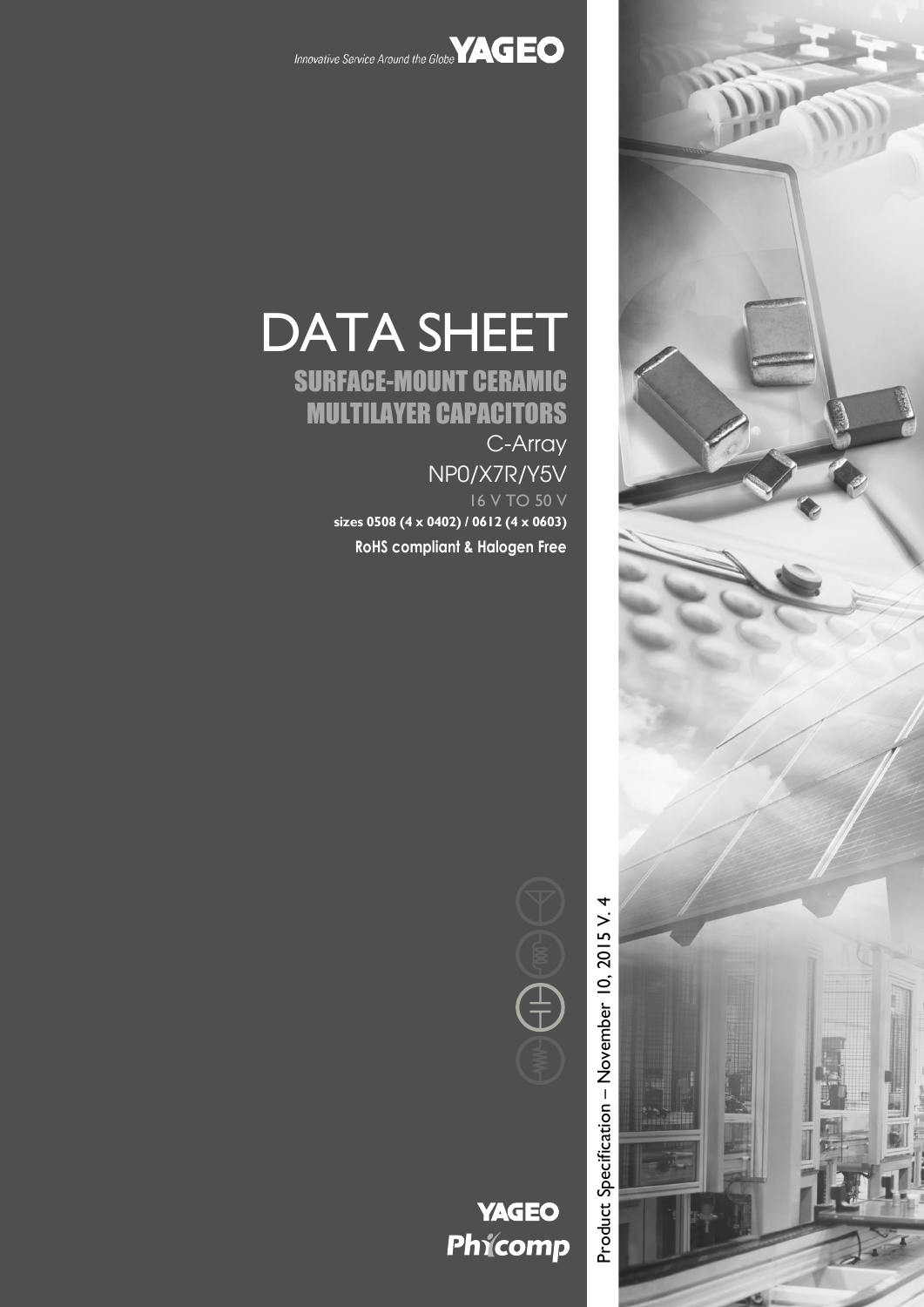**Surface-Mount Ceramic Multilayer Capacitors | 4C-Array** 

2  $\overline{17}$ Product specification

## SCOPE

This specification describes NP0/X7R/Y5V 4-capacitor Array with lead-free terminations.

# APPLICATIONS

- Professional electronics
- High density consumer electronics

# FEATURES

- Supplied in tape on reel
- Nickel-barrier end termination
- 0508 (4x0402) / 0612 (4x0603) capacitors (of the same capacitance value) per array
- Less than 50% board space of an equivalent discrete component
- High volumetric efficiency
- Increased throughout, by time saved in mounting
- RoHS compliant
- Halogen Free compliant

# ORDERING INFORMATION - GLOBAL PART NUMBER, PHYCOMP

# CTC & 12NC

All part numbers are identified by the series, size, tolerance, TC material, packing style, voltage, process code, termination and capacitance value.

Please note that 12 digits ordering code will expire at the end of 2010.

## **YAGEO BRAND ordering code**

# **GLOBAL PART NUMBER (PREFERRED)**

- **CA XXXX X X XXX X B X XXX** (1) (2) (3) (4) (5) (6) (7)
- (1) SIZE INCH BASED (METRIC)
	- 0508 (1220)
	- 0612 (1632)

# (2) TOLERANCE

 $| = \pm 5\%$  $K = \pm 10\%$  $M = \pm 20%$  $Z = -20\%$  to  $+80\%$ 

# (3) PACKING STYLE

- R = Paper/PE taping reel; Reel 7 inch
- P = Paper/PE taping reel; Reel 13 inch

### (4) TC MATERIAL

- NPO
- X5R X7R
- Y5V
- 

# (5) RATED VOLTAGE

- $7 = 16 V$
- $8 = 25 V$
- $9 = 50 V$
- $0 = 100V$

### (6) PROCESS

- $N = NP0$
- $B =$  class 2 material

# (7) CAPACITANCE VALUE

2 significant digits+number of zeros

The 3rd digit signifies the multiplying factor, and letter R is decimal point

Example:  $|21 = 12 \times 10^{1} = 120$  pF

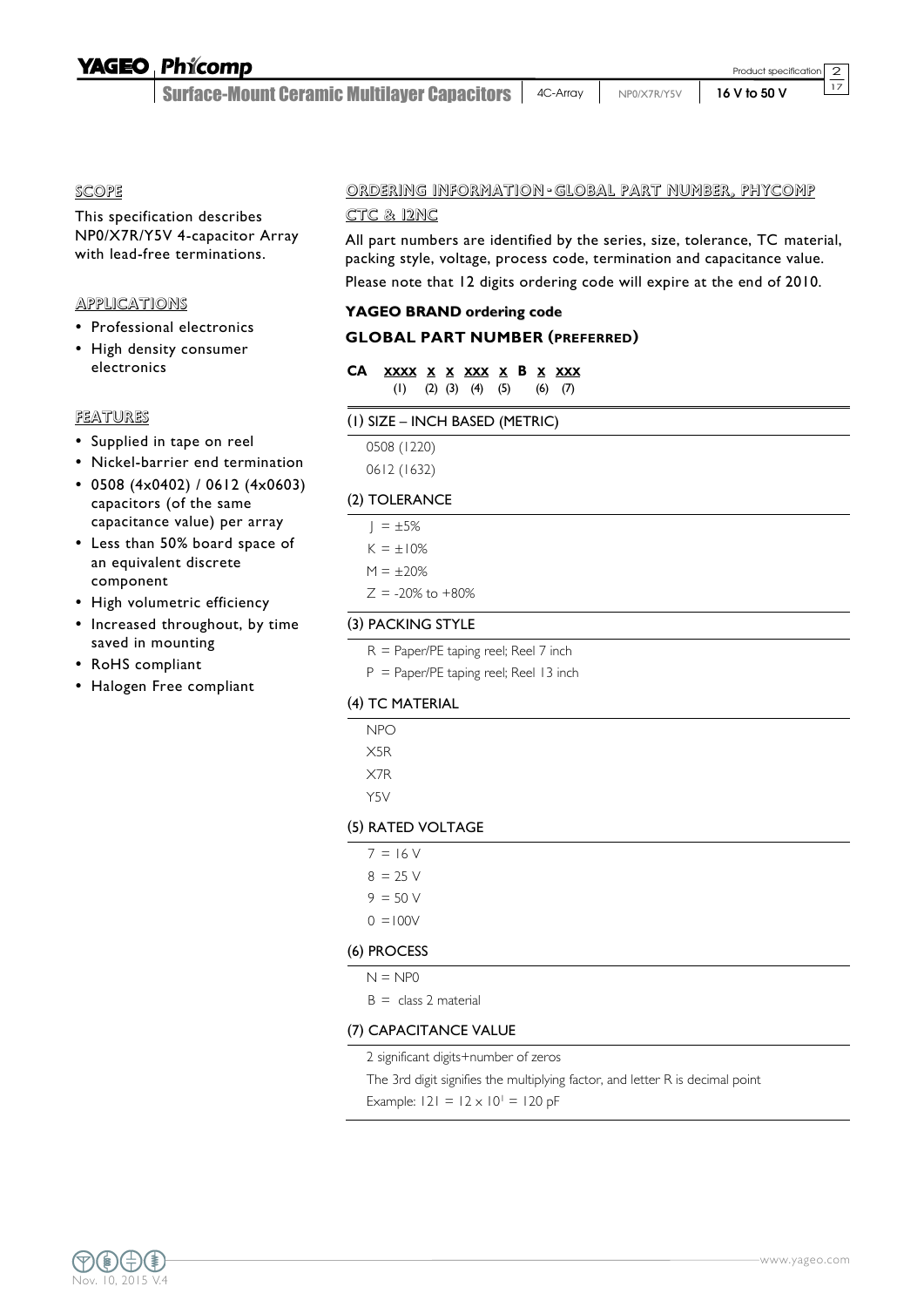| <b>YAGEO Phicomp</b>                                   |             | Product specification $\boxed{3}$ |            |
|--------------------------------------------------------|-------------|-----------------------------------|------------|
| Surface-Mount Ceramic Multilayer Capacitors   4C-Array | NPO/X7R/Y5V | 16 V to 50 V                      | $\vert$ 17 |

Fig. I Simplified outline

### **CONSTRUCTION**

The capacitor consists of a rectangular block of ceramic dielectric in which a number of interleaved metal electrodes are contained. This structure gives rise to a high capacitance per unit volume.

The inner electrodes are connected to the two end terminations and finally covered with a layer of plated tin (NiSn).

The terminations are lead-free. An outline of the structure is shown in Fig.1.

#### **DIMENSIONS**

| —Table I              |                   |                   |
|-----------------------|-------------------|-------------------|
| <b>TYPE</b>           | 0508              | 0612              |
|                       | $(4 \times 0402)$ | $(4 \times 0603)$ |
| L (mm)                | $2.0 \pm 0.15$    | $3.2 \pm 0.15$    |
| $W$ (mm)              | $1.25 \pm 0.15$   | $1.60 \pm 0.15$   |
| $T_{min.}$ (mm)       | 0.50              | 0.70              |
| $T_{\text{max}}$ (mm) | 0.70              | 0.90              |
| $A$ (mm)              | $0.28 + 0.10$     | $0.4 \pm 0.10$    |
| $B$ (mm)              | $0.2 \pm 0.10$    | $0.3 \pm 0.20$    |
| $P$ (mm)              | $0.5 \pm 0.10$    | $0.8 \pm 0.10$    |





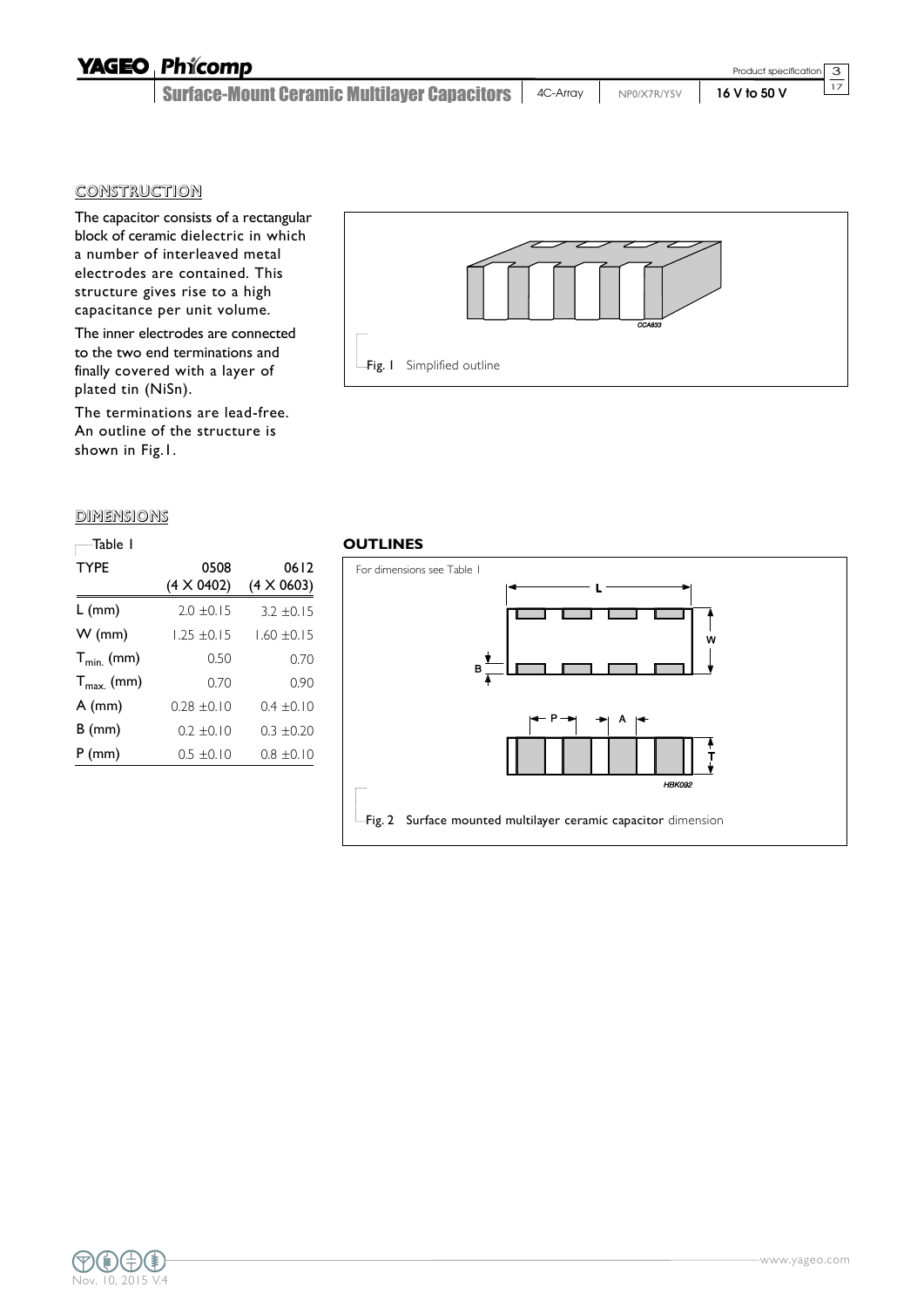| <b>YAGEO Phicomp</b>                                   |             | Product specification 4 |  |
|--------------------------------------------------------|-------------|-------------------------|--|
| Surface-Mount Ceramic Multilayer Capacitors   4C-Array | NP0/X7R/Y5V | 16 V to 50 V            |  |

# CAPACITANCE RANGE & THICKNESS FOR 4C-ARRAY

Table 2 Temperature characteristic material from NP0

| CAPACITANCE      | 0508 (4 $\times$ 0402) |               | $0612(4 \times 0603)$ |               |
|------------------|------------------------|---------------|-----------------------|---------------|
|                  | 50 V                   | 100V          | 50 V                  | 100V          |
| 10 pF            | $0.6 \pm 0.1$          | $0.6 \pm 0.1$ | $0.8 + 0.1$           | $0.8 \pm 0.1$ |
| 15 pF            | $0.6 \pm 0.1$          | $0.6 \pm 0.1$ | $0.8 + 0.1$           | $0.8 + 0.1$   |
| 18pF             | $0.6 \pm 0.1$          | $0.6 \pm 0.1$ | $0.8 + 0.1$           | $0.8 + 0.1$   |
| 22 pF            | $0.6 \pm 0.1$          | $0.6 \pm 0.1$ | $0.8 + 0.1$           | $0.8 + 0.1$   |
| 33 pF            | $0.6 \pm 0.1$          | $0.6 \pm 0.1$ | $0.8 + 0.1$           | $0.8 + 0.1$   |
| 39 pF            | $0.6 \pm 0.1$          | $0.6 \pm 0.1$ | $0.8 + 0.1$           | $0.8 + 0.1$   |
| 47 pF            | $0.6 \pm 0.1$          | $0.6 \pm 0.1$ | $0.8 + 0.1$           | $0.8 \pm 0.1$ |
| 56 pF            | $0.6 \pm 0.1$          | $0.6 \pm 0.1$ | $0.8 + 0.1$           | $0.8 + 0.1$   |
| 68 pF            | $0.6 \pm 0.1$          | $0.6 \pm 0.1$ | $0.8 + 0.1$           | $0.8 + 0.1$   |
| 82 pF            | $0.6 \pm 0.1$          | $0.6 \pm 0.1$ | $0.8 + 0.1$           | $0.8 + 0.1$   |
| 100 pF           | $0.6 \pm 0.1$          | $0.6 \pm 0.1$ | $0.8 + 0.1$           | $0.8 + 0.1$   |
| 120 pF           | $0.6 \pm 0.1$          |               | $0.8 + 0.1$           | $0.8 + 0.1$   |
| 150 pF           | $0.6 \pm 0.1$          |               | $0.8 + 0.1$           | $0.8 + 0.1$   |
| 180 pF           | $0.6 \pm 0.1$          |               | $0.8 + 0.1$           | $0.8 + 0.1$   |
| 220 pF           | $0.6 \pm 0.1$          |               | $0.8 + 0.1$           | $0.8 + 0.1$   |
| 270 pF           |                        |               | $0.8 + 0.1$           | $0.8 + 0.1$   |
| 330 pF           |                        |               | $0.8 + 0.1$           | $0.8 + 0.1$   |
| 390 pF           |                        |               | $0.8 + 0.1$           | $0.8 + 0.1$   |
| 470 pF           |                        |               | $0.8 + 0.1$           | $0.8 + 0.1$   |
| 560 pF           |                        |               |                       |               |
| 680 pF           |                        |               |                       |               |
| 820 pF           |                        |               |                       |               |
| $1.0 \text{ nF}$ |                        |               |                       |               |

#### **NOTE**

Values in shaded cells indicate thickness class in mm

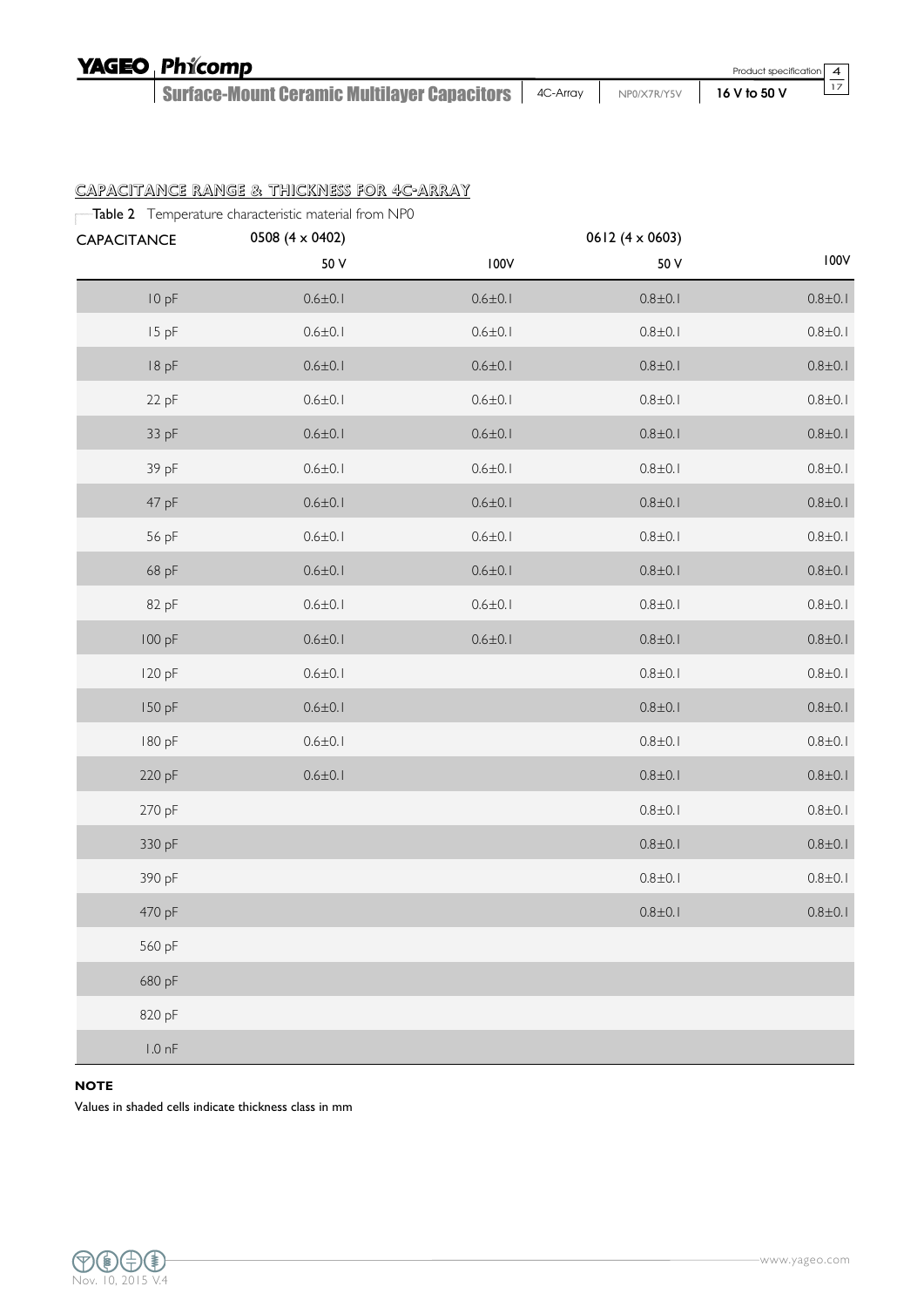Surface-Mount Ceramic Multilayer Capacitors 4C-Array NP0/X7R/Y5V **16 V to 50 V**

5 17

CAPACITANCE RANGE & THICKNESS FOR 4C-ARRAY

Table 3 Temperature characteristic material from X7R

| CAPACITANCE 0508 (4 x 0402) |               |               |               | $0612(4 \times 0603)$ |             |             |                |
|-----------------------------|---------------|---------------|---------------|-----------------------|-------------|-------------|----------------|
|                             | 16 V          | 25 V          | 50 V          | 16 V                  | 25 V        | 50 V        | 100V           |
| $1.0 \text{ nF}$            | $0.6 \pm 0.1$ | $0.6 \pm 0.1$ | $0.6 \pm 0.1$ | $0.8 + 0.1$           | $0.8 + 0.1$ | $0.8 + 0.1$ |                |
| $1.2 \text{ nF}$            | $0.6 \pm 0.1$ | $0.6 \pm 0.1$ |               | $0.8 \pm 0.1$         | $0.8 + 0.1$ | $0.8 + 0.1$ |                |
| $1.5$ nF                    | $0.6 \pm 0.1$ | $0.6 \pm 0.1$ |               | $0.8 \pm 0.1$         | $0.8 + 0.1$ | $0.8 + 0.1$ |                |
| $1.8 \text{ nF}$            | $0.6 \pm 0.1$ | $0.6 \pm 0.1$ |               | $0.8 \pm 0.1$         | $0.8 + 0.1$ | $0.8 + 0.1$ |                |
| $2.2 \text{ nF}$            | $0.6 \pm 0.1$ | $0.6 \pm 0.1$ |               | $0.8 + 0.1$           | $0.8 + 0.1$ | $0.8 + 0.1$ |                |
| $2.7$ nF                    | $0.6 \pm 0.1$ | $0.6 \pm 0.1$ |               | $0.8 + 0.1$           | $0.8 + 0.1$ | $0.8 + 0.1$ |                |
| $3.3 \text{ nF}$            | $0.6 \pm 0.1$ | $0.6 \pm 0.1$ |               | $0.8 \pm 0.1$         | $0.8 + 0.1$ | $0.8 + 0.1$ |                |
| $3.9 \text{ nF}$            | $0.6 \pm 0.1$ | $0.6 \pm 0.1$ |               | $0.8 + 0.1$           | $0.8 + 0.1$ | $0.8 + 0.1$ |                |
| 4.7 nF                      | $0.6 \pm 0.1$ | $0.6 \pm 0.1$ |               | $0.8 \pm 0.1$         | $0.8 + 0.1$ | $0.8 + 0.1$ |                |
| $5.6$ nF                    | $0.6 \pm 0.1$ | $0.6 \pm 0.1$ |               | $0.8 \pm 0.1$         | $0.8 + 0.1$ | $0.8 + 0.1$ |                |
| $6.8$ nF                    | $0.6 \pm 0.1$ | $0.6 \pm 0.1$ |               | $0.8 \pm 0.1$         | $0.8 + 0.1$ | $0.8 + 0.1$ |                |
| 8.2 nF                      | $0.6 \pm 0.1$ | $0.6 \pm 0.1$ |               | $0.8 + 0.1$           | $0.8 + 0.1$ | $0.8 + 0.1$ |                |
| 10nF                        | $0.6 \pm 0.1$ | $0.6 \pm 0.1$ |               | $0.8 \pm 0.1$         | $0.8 + 0.1$ | $0.8 + 0.1$ | $0.85 \pm 0.1$ |
| 12 nF                       | $0.6 \pm 0.1$ |               |               | $0.8 \pm 0.1$         | $0.8 + 0.1$ | $0.8 + 0.1$ | $0.85 \pm 0.1$ |
| 15 nF                       | $0.6 \pm 0.1$ |               |               | $0.8 + 0.1$           | $0.8 + 0.1$ | $0.8 + 0.1$ | $0.85 \pm 0.1$ |
| 18 <sub>nF</sub>            | $0.6 \pm 0.1$ |               |               | $0.8 + 0.1$           | $0.8 + 0.1$ | $0.8 + 0.1$ | $0.85 \pm 0.1$ |
| 22 nF                       | $0.6 \pm 0.1$ |               |               | $0.8 + 0.1$           | $0.8 + 0.1$ | $0.8 + 0.1$ | $0.85 \pm 0.1$ |
| 27 <sub>nf</sub>            | $0.6 \pm 0.1$ |               |               | $0.8 \pm 0.1$         | $0.8 + 0.1$ | $0.8 + 0.1$ |                |
| 33 nF                       | $0.6 \pm 0.1$ |               |               | $0.8 + 0.1$           | $0.8 + 0.1$ | $0.8 + 0.1$ |                |
| 47 nF                       | $0.6 \pm 0.1$ |               |               | $0.8 \pm 0.1$         | $0.8 + 0.1$ | $0.8 + 0.1$ |                |
| 56 nF                       | $0.6 \pm 0.1$ |               |               | $0.8 + 0.1$           | $0.8 + 0.1$ | $0.8 + 0.1$ |                |
| 68 nF                       | $0.6 \pm 0.1$ |               |               | $0.8 \pm 0.1$         | $0.8 + 0.1$ | $0.8 + 0.1$ |                |
| 82 nF                       | $0.6 \pm 0.1$ |               |               | $0.8 \pm 0.1$         | $0.8 + 0.1$ | $0.8 + 0.1$ |                |
| 100 nF                      | $0.6 \pm 0.1$ |               |               | $0.8 + 0.1$           | $0.8 + 0.1$ | $0.8 + 0.1$ |                |
| 220 nF                      |               |               |               | $0.8 + 0.1$           |             |             |                |
| 470 nF                      |               |               |               | $0.8 + 0.1$           |             |             |                |

#### **NOTE**

Values in shaded cells indicate thickness class in mm

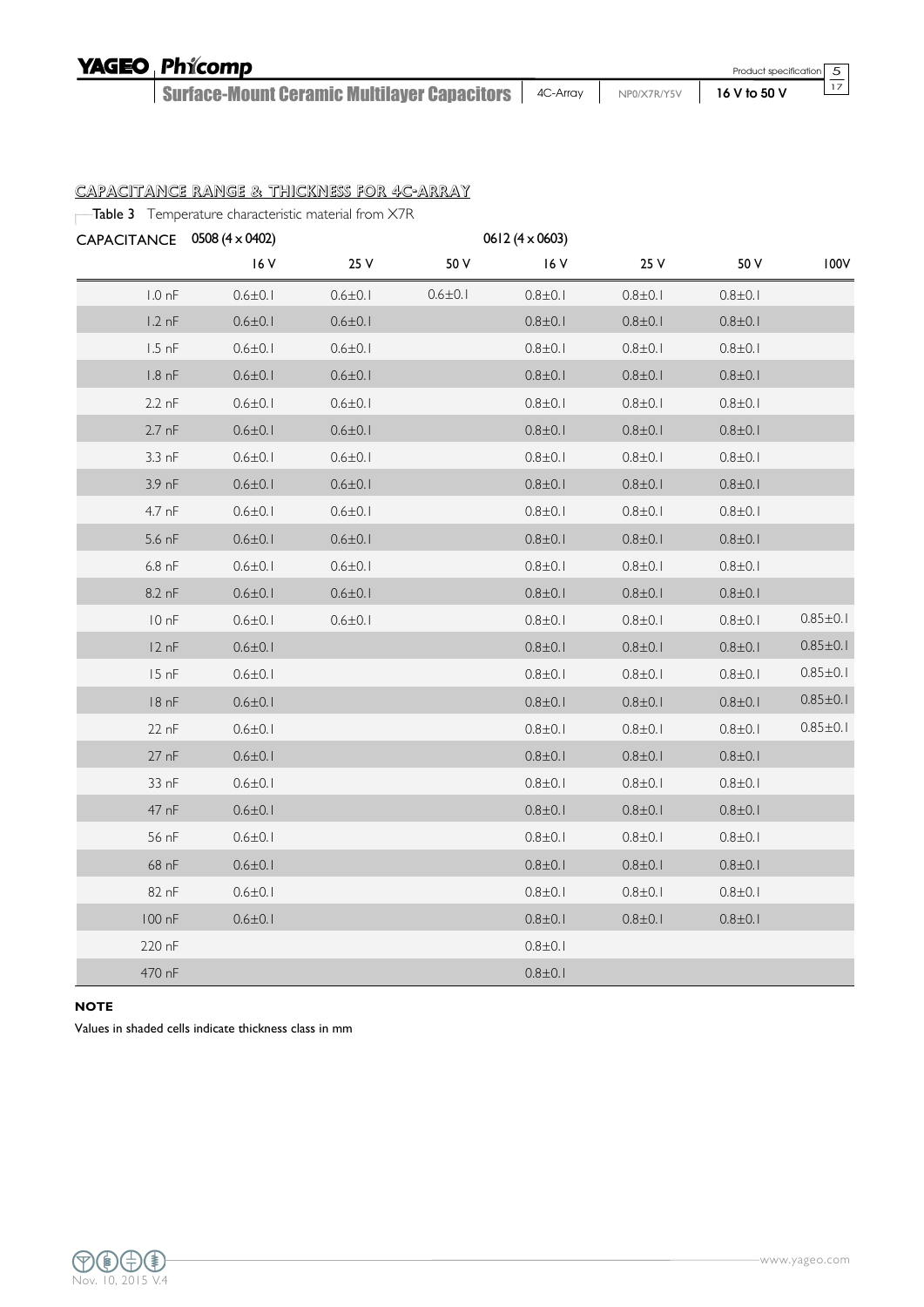| <b>YAGEO Phicomp</b>                                                        |  | Product specification 6 |  |
|-----------------------------------------------------------------------------|--|-------------------------|--|
| <b>Surface-Mount Ceramic Multilayer Capacitors   4C-Array   NPO/X7R/Y5V</b> |  | $16V$ to 50 V           |  |

#### CAPACITANCE RANGE & THICKNESS FOR 4C-ARRAY

Table 4 Temperature characteristic material from Y5V

# $CAPACITANCE$  0612 (4 x 0603)

| 25 V          |        |
|---------------|--------|
|               | 10 nF  |
|               | 22 nF  |
| $0.6 \pm 0.1$ | 47 nF  |
|               | 100 nF |

#### **NOTE**

Values in shaded cells indicate thickness class in mm

## THICKNESS CLASSES AND PACKING QUANTITY

| $\blacksquare$ Table 5 |                       |                            |                  |                      |
|------------------------|-----------------------|----------------------------|------------------|----------------------|
| <b>SIZE</b>            | <b>THICKNESS</b>      | <b>TAPE WIDTH QUANTITY</b> | Ø180 MM / 7 INCH | $Q$ 180 MM / 13 INCH |
| <b>CODE</b>            | <b>CLASSIFICATION</b> | PER REEL                   | Paper            | Paper                |
| 0508                   | $0.6 \pm 0.1$ mm      | 8 mm                       | 4.000            | 20,000               |
| 0612                   | $0.8 \pm 0.1$ mm      | 8 mm                       | 4.000            | 15,000               |

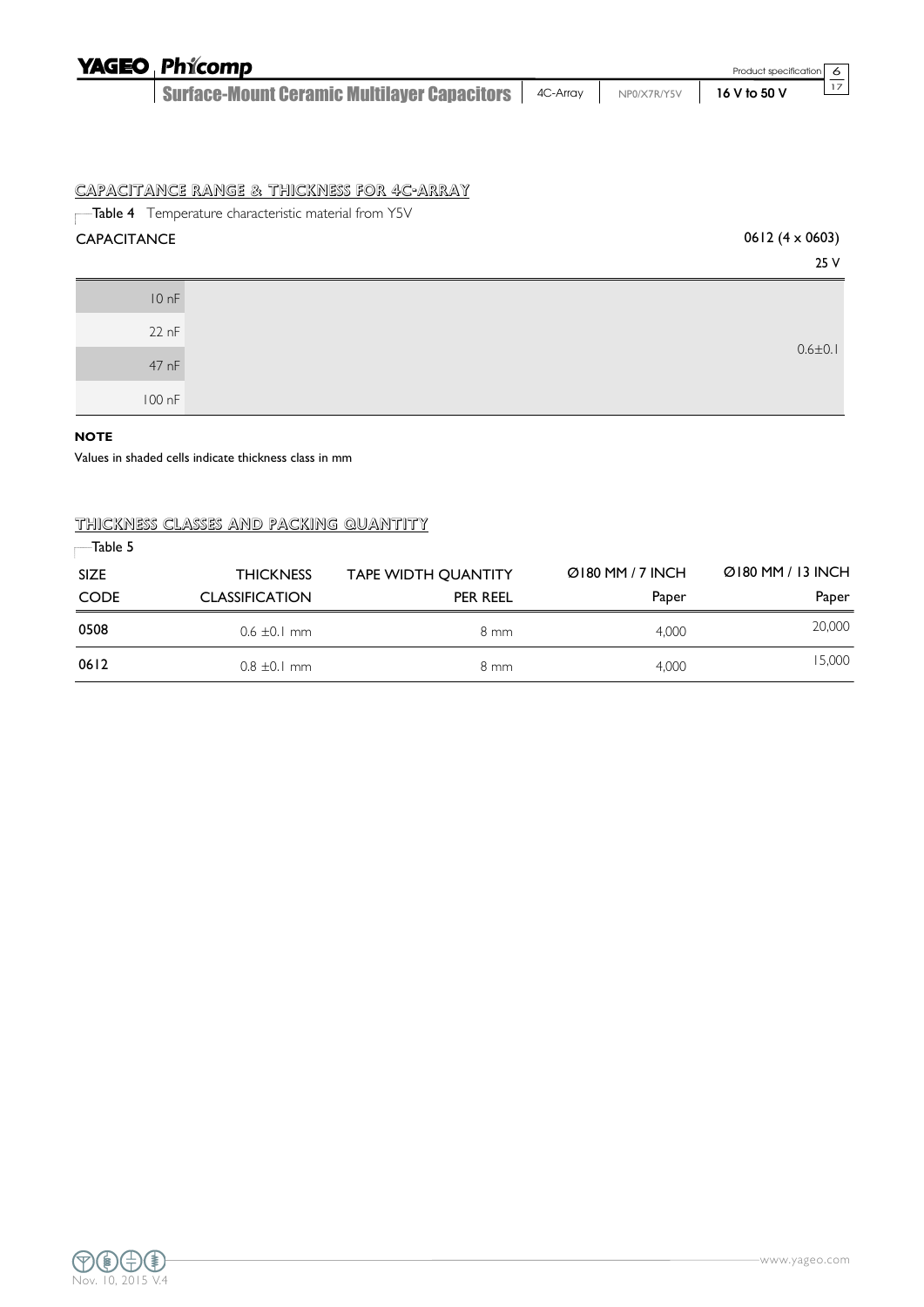| <b>YAGEO Phicomp</b>                                   |             | Product specification 7 |  |
|--------------------------------------------------------|-------------|-------------------------|--|
| Surface-Mount Ceramic Multilayer Capacitors   4C-Array | NP0/X7R/Y5V | 16 V to 50 V            |  |
|                                                        |             |                         |  |

#### ELECTRICAL CHARACTERISTICS

## **4C-ARRAY DIELECTRIC CAPACITORS; NISN TERMINATIONS**

Unless otherwise stated all electrical values apply at an ambient temperature of 20±1 °C, an atmospheric pressure of 86 to 106 kPa, and a relative humidity of 63 to 67%.

| Table 6                                                                                              |                 |                                                                                                            |
|------------------------------------------------------------------------------------------------------|-----------------|------------------------------------------------------------------------------------------------------------|
| <b>DESCRIPTION</b>                                                                                   |                 | <b>VALUE</b>                                                                                               |
| Capacitance range                                                                                    |                 | 10 pF to 100 nF                                                                                            |
| Rated voltage                                                                                        |                 |                                                                                                            |
|                                                                                                      | NP <sub>0</sub> | 50 V                                                                                                       |
|                                                                                                      | X7R             | 16 V to 50 V                                                                                               |
|                                                                                                      | Y5V             | 0612:25 V                                                                                                  |
| Capacitance tolerance                                                                                |                 |                                                                                                            |
|                                                                                                      | NP <sub>0</sub> | $\pm 5\%$ , $\pm 10\%$                                                                                     |
|                                                                                                      | X7R             | $±10\%, ±20\%$                                                                                             |
|                                                                                                      | Y5V             | $-20\%$ to $+80\%$                                                                                         |
| Dissipation factor (D.F.)                                                                            |                 |                                                                                                            |
|                                                                                                      | NP <sub>0</sub> | $\leq 0.1\%$                                                                                               |
|                                                                                                      | X7R             | $16 \text{ V} \leq 3.5\%, 25 \text{ V} \leq 2.5\%, 50 \text{ V} \leq 2.5\%$<br>0508/12nF~100nF/16V, Df ≤5% |
|                                                                                                      | Y5V             | $0508 \le 9\%, 0612 \le 7\%$                                                                               |
| Insulation resistance after 1 minute at $U_r$ (DC)                                                   |                 | $R_{ins} \ge 10$ G $\Omega$ or $R_{ins} \times C_r \ge 500$ seconds whichever is less                      |
| Maximum capacitance change as a function of temperature<br>(temperature characteristic/coefficient): |                 |                                                                                                            |
|                                                                                                      | NP <sub>0</sub> | ±30 ppm/°C                                                                                                 |
|                                                                                                      | X7R             | $\pm15\%$                                                                                                  |
|                                                                                                      | Y5V             | $+22\%$ to $-82\%$                                                                                         |
| Operating temperature range:                                                                         |                 |                                                                                                            |
|                                                                                                      | NP <sub>0</sub> | -55 °C to +125 °C                                                                                          |
|                                                                                                      | X7R             | -55 °C to +125 °C                                                                                          |
|                                                                                                      | Y5V             | $-30$ °C to +85 °C                                                                                         |

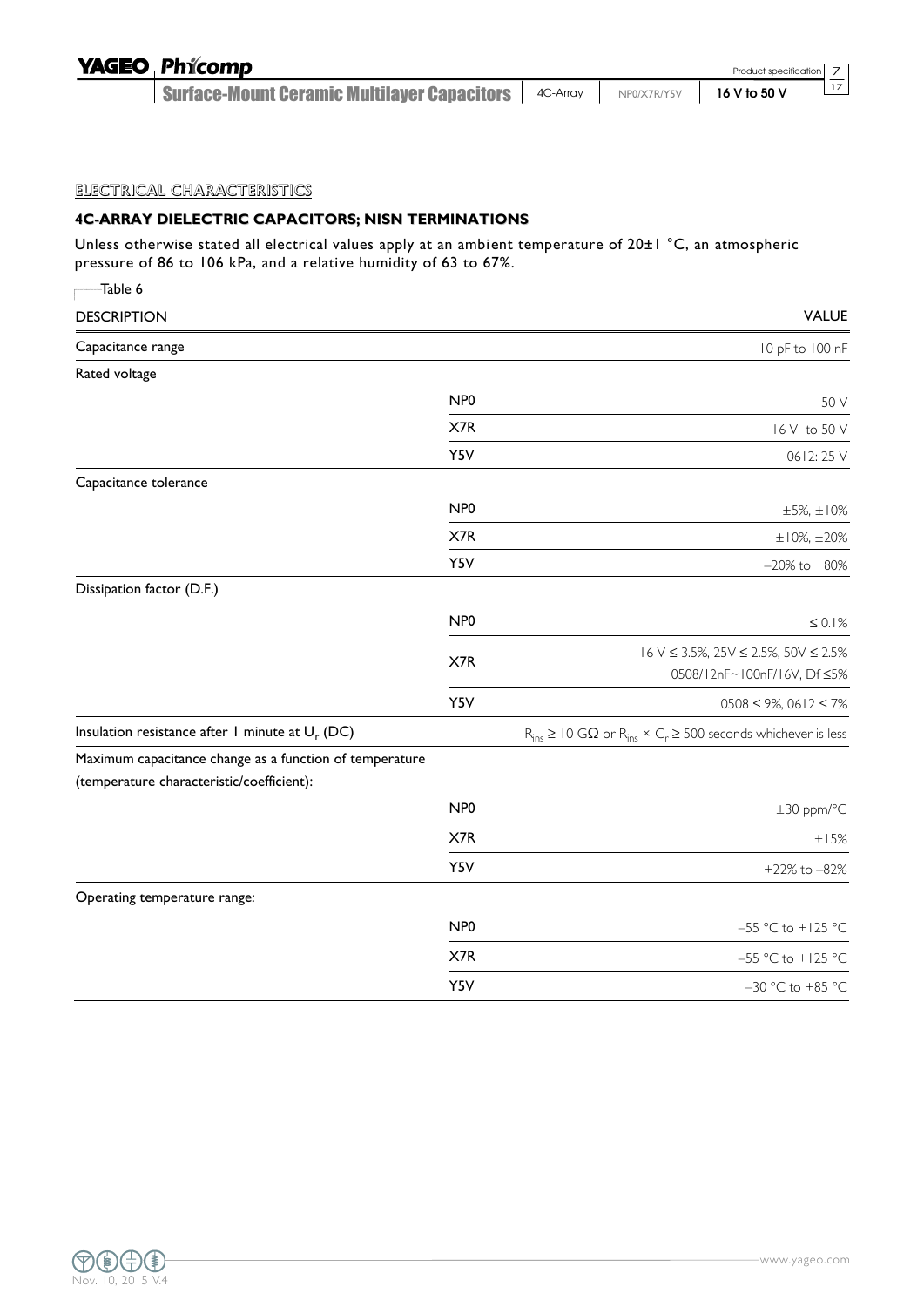| <b>YAGEO Phicomp</b>                                                                |  | Product specification $\boxed{8}$ |            |
|-------------------------------------------------------------------------------------|--|-----------------------------------|------------|
| Surface-Mount Ceramic Multilayer Capacitors   4C-Array   NPO/X7R/Y5V   16 V to 50 V |  |                                   | $\vert$ 17 |

#### **NP0 0508/0612** 50 V





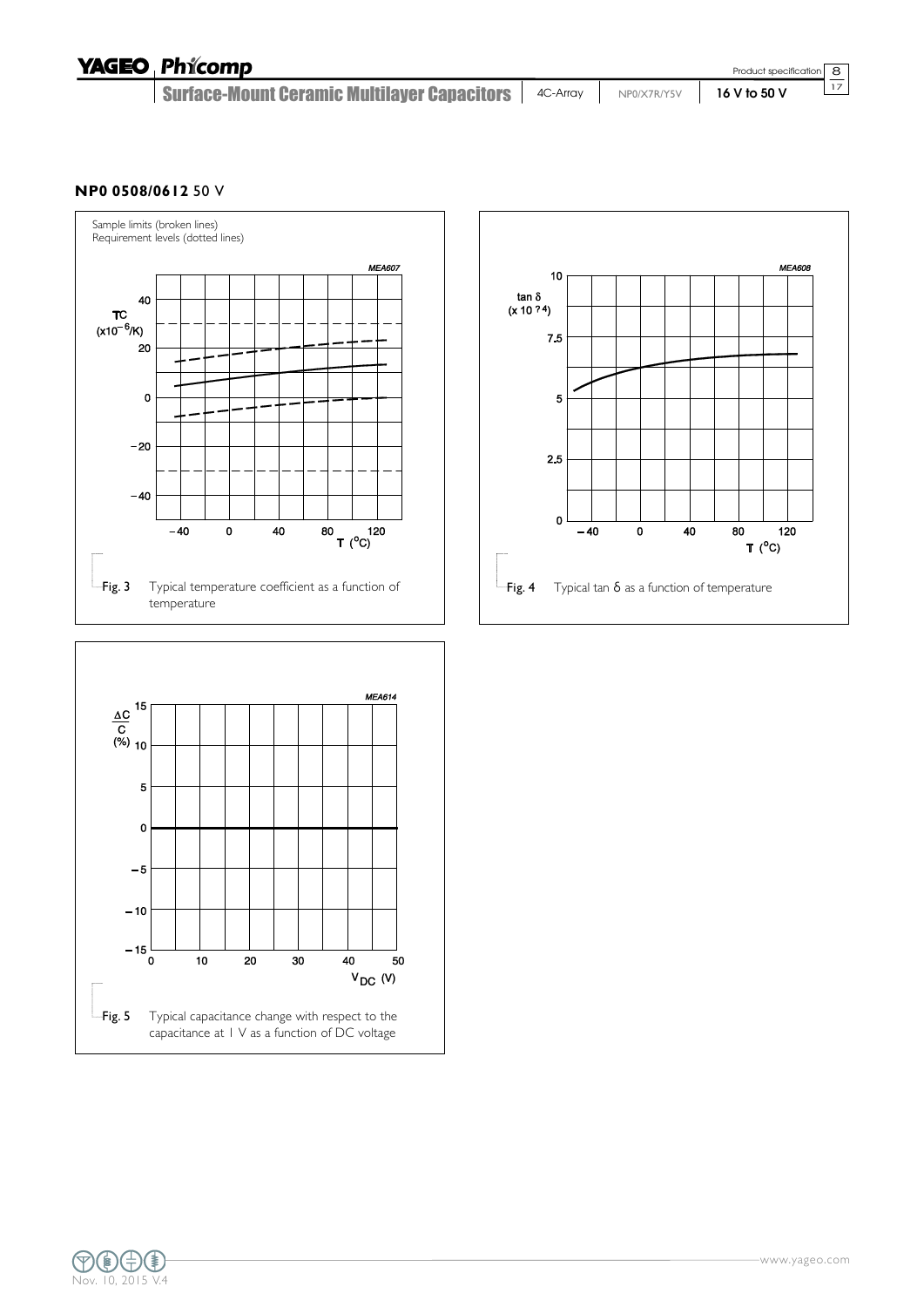| <b>YAGEO Phicomp</b>                                   |             | Product specification 9 |  |
|--------------------------------------------------------|-------------|-------------------------|--|
| Surface-Mount Ceramic Multilayer Capacitors   4C-Array | NP0/X7R/Y5V | $16V$ to 50 V           |  |

**X7R 0508** 16 V







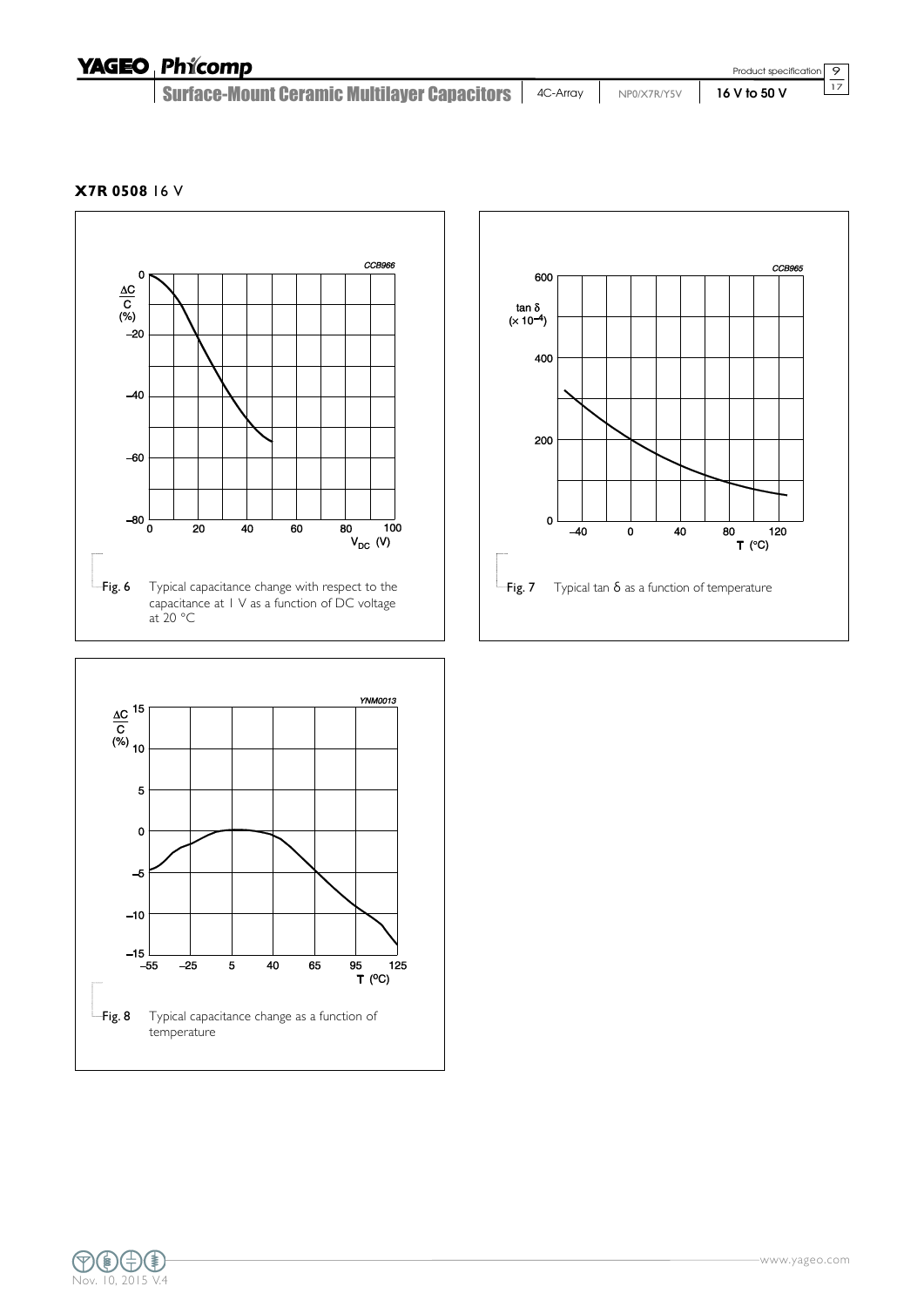| <b>YAGEO Phicomp</b>                                                                |  | Product specification 10 |    |
|-------------------------------------------------------------------------------------|--|--------------------------|----|
| Surface-Mount Ceramic Multilayer Capacitors   4C-Array   NPO/X7R/Y5V   16 V to 50 V |  |                          | 17 |

**X7R 0612** 16 V to 50 V







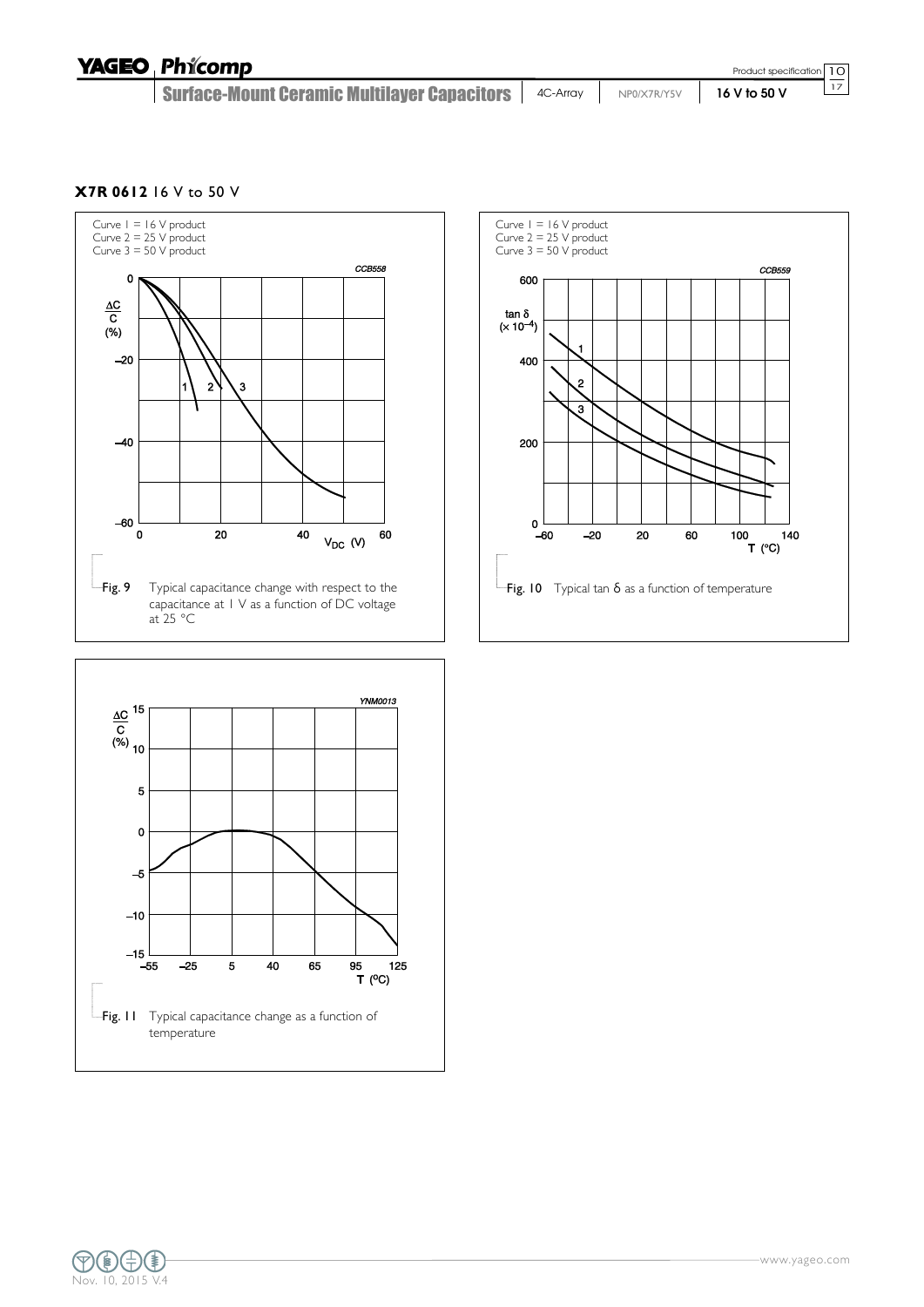| <b>YAGEO Phicomp</b>                                                                |  | Product specification 11 |  |
|-------------------------------------------------------------------------------------|--|--------------------------|--|
| Surface-Mount Ceramic Multilayer Capacitors   4C-Array   NPO/X7R/Y5V   16 V to 50 V |  | 17                       |  |

**Y5V 0612** 25 V







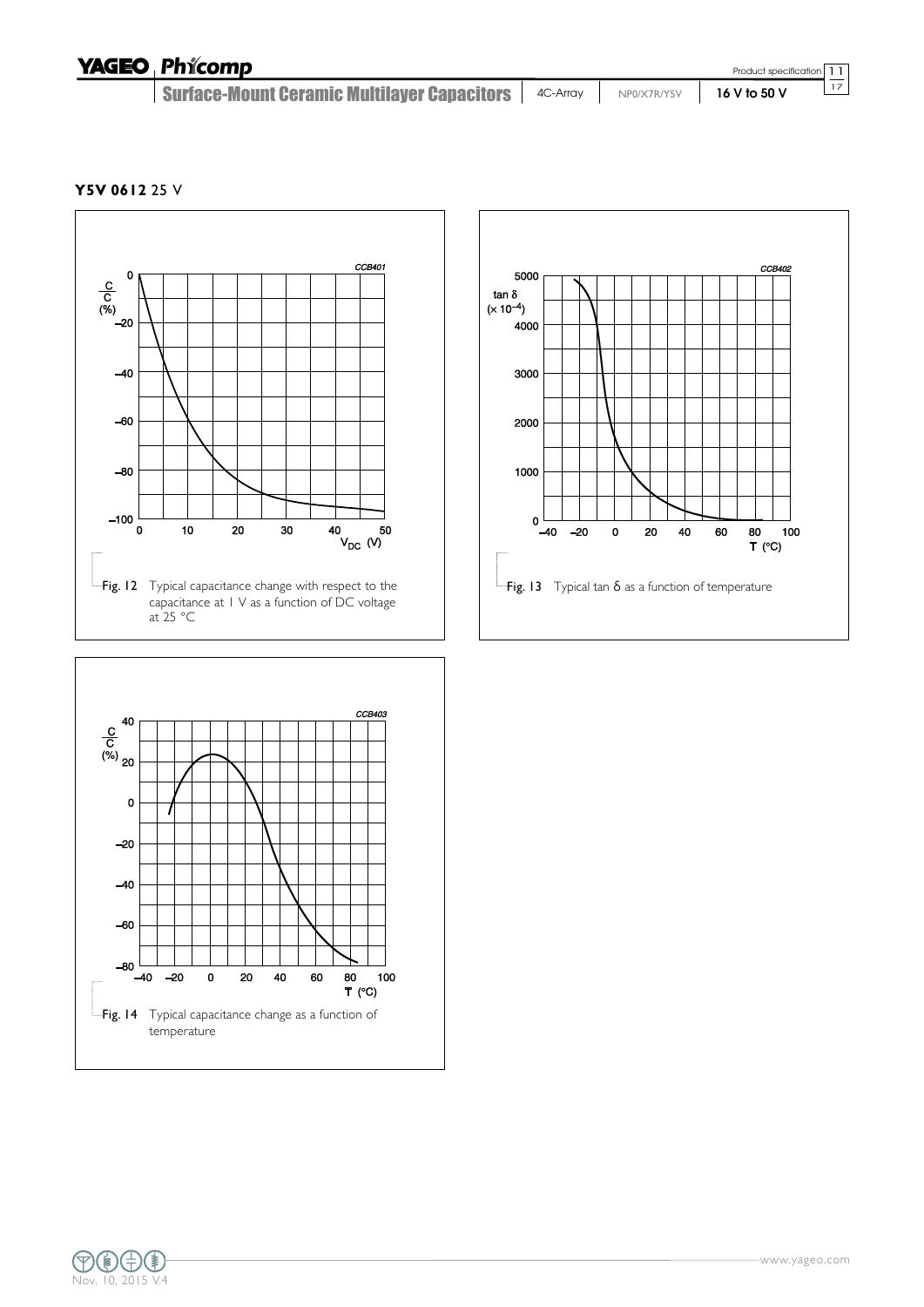| <b>YAGEO Phicomp</b>                                   |             | Product specification 12 |
|--------------------------------------------------------|-------------|--------------------------|
| Surface-Mount Ceramic Multilayer Capacitors   4C-Array | NP0/X7R/Y5V | 16 V to 50 V             |
|                                                        |             |                          |

# TESTS AND REQUIREMENTS

|                                                | Table 7 Test procedures and requirements |       |                                                                                                                                                                                                                                                                                                                                                      |                                  |  |  |
|------------------------------------------------|------------------------------------------|-------|------------------------------------------------------------------------------------------------------------------------------------------------------------------------------------------------------------------------------------------------------------------------------------------------------------------------------------------------------|----------------------------------|--|--|
| <b>TEST</b>                                    | <b>TEST METHOD</b>                       |       | <b>PROCEDURE</b>                                                                                                                                                                                                                                                                                                                                     | <b>REQUIREMENTS</b>              |  |  |
| Mounting                                       | IEC 60384- 4.3<br>21/22                  |       | The capacitors may be mounted on printed-circuit boards or<br>ceramic substrates                                                                                                                                                                                                                                                                     | No visible damage                |  |  |
| Visual<br>Inspection and<br>Dimension<br>Check |                                          | 4.4   | Any applicable method using $\times$ 10 magnification                                                                                                                                                                                                                                                                                                | In accordance with specification |  |  |
| Capacitance                                    |                                          | 4.5.1 | Class 1:<br>$f = 1$ MHz for $C \le 1$ nF, measuring at voltage $1$ V <sub>rms</sub> at 20 °C<br>$f = 1$ KHz for C > 1 nF, measuring at voltage 1 V <sub>rms</sub> at 20 °C<br>Class 2:<br>$f = 1$ KHz for $C \le 10$ µF, measuring at voltage $1$ V <sub>rms</sub> at 20 °C<br>f = 120 Hz for C > 10 µF, measuring at voltage 0.5 $V_{rms}$ at 20 °C | Within specified tolerance       |  |  |
| Dissipation<br>Factor (D.F.)                   |                                          | 4.5.2 | Class 1:<br>$f = 1$ MHz for $C \le 1$ nF, measuring at voltage $1$ V <sub>rms</sub> at 20 °C<br>$f = 1$ KHz for C > 1 nF, measuring at voltage 1 $V_{rms}$ at 20 °C<br>Class 2:<br>f = 1 KHz for $C \le 10$ µF, measuring at voltage 1 $V_{rms}$ at 20 °C<br>f = 120 Hz for C > 10 µF, measuring at voltage 0.5 $V_{rms}$ at 20 °C                   | In accordance with specification |  |  |
| Insulation<br>Resistance                       |                                          | 4.5.3 | At $U_r$ (DC) for 1 minute                                                                                                                                                                                                                                                                                                                           | In accordance with specification |  |  |

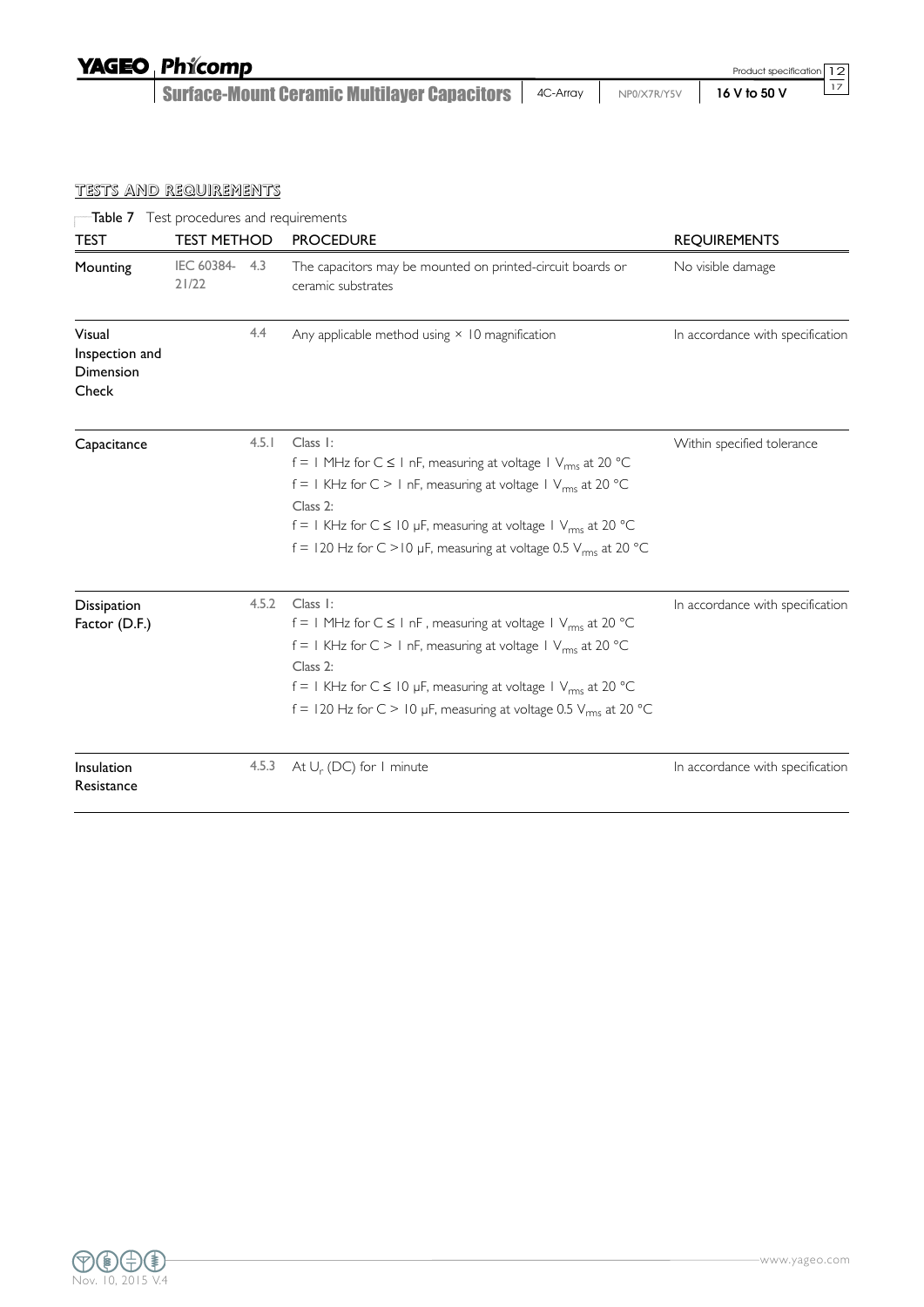| <b>YAGEO Phicomp</b> |
|----------------------|
|----------------------|

Surface-Mount Ceramic Multilayer Capacitors 4C-Array NP0/X7R/Y5V **16 V to 50 V**

13 17 Product specification

| <b>TEST</b>                | <b>TEST METHOD</b> | <b>PROCEDURE</b>         |                                                                                                                                                                    | <b>REQUIREMENTS</b>                                                                                 |  |  |
|----------------------------|--------------------|--------------------------|--------------------------------------------------------------------------------------------------------------------------------------------------------------------|-----------------------------------------------------------------------------------------------------|--|--|
| Temperature<br>Coefficient | 4.6                | table.                   | Capacitance shall be measured by the steps shown in the following<br>The capacitance change should be measured after 5 min at each<br>specified temperature stage. | Class I: $\Delta$ C/C: $\pm 30$ ppm<br>Class2: $X7R: \Delta$ C/C: $\pm 15\%$<br>Y5V: Δ C/C: 22~-82% |  |  |
|                            |                    | Step                     | Temperature(°C)                                                                                                                                                    |                                                                                                     |  |  |
|                            |                    | a                        | $25 + 2$                                                                                                                                                           |                                                                                                     |  |  |
|                            |                    | b                        | Lower temperature±3°C                                                                                                                                              |                                                                                                     |  |  |
|                            |                    | $\mathsf C$              | 25±2                                                                                                                                                               |                                                                                                     |  |  |
|                            |                    | d                        | Upper Temperature±2°C                                                                                                                                              |                                                                                                     |  |  |
|                            |                    | e                        | $25 + 2$                                                                                                                                                           |                                                                                                     |  |  |
|                            |                    | $(1)$ Class I            |                                                                                                                                                                    |                                                                                                     |  |  |
|                            |                    | below                    | Temperature Coefficient shall be calculated from the formula as                                                                                                    |                                                                                                     |  |  |
|                            |                    |                          | Temp, Coefficient = $\frac{C2 - C1}{C1 \times \Delta T} \times 10^6$ [ppm/°C]                                                                                      |                                                                                                     |  |  |
|                            |                    |                          | CI: Capacitance at step c                                                                                                                                          |                                                                                                     |  |  |
|                            |                    | C2: Capacitance at 125°C |                                                                                                                                                                    |                                                                                                     |  |  |
|                            |                    |                          | $\Delta T$ : $100^{\circ}C = 125^{\circ}C - 25^{\circ}C$                                                                                                           |                                                                                                     |  |  |
|                            |                    | $(2)$ Class II           |                                                                                                                                                                    |                                                                                                     |  |  |
|                            |                    |                          | Capacitance Change shall be calculated from the formula as below                                                                                                   |                                                                                                     |  |  |
|                            |                    |                          | $\Delta C = \frac{C2 - C1}{C1} \times 100\%$                                                                                                                       |                                                                                                     |  |  |
|                            |                    |                          | CI: Capacitance at step c                                                                                                                                          |                                                                                                     |  |  |
|                            |                    |                          | C2: Capacitance at step b or d                                                                                                                                     |                                                                                                     |  |  |
| Adhesion                   | 4.7                |                          | A force applied for 10 seconds to the line joining the terminations<br>and in a plane parallel to the substrate                                                    | Force<br>size $\geq$ 0603: 5N<br>$size = 0402: 2.5N$<br>$size = 0201:1N$                            |  |  |

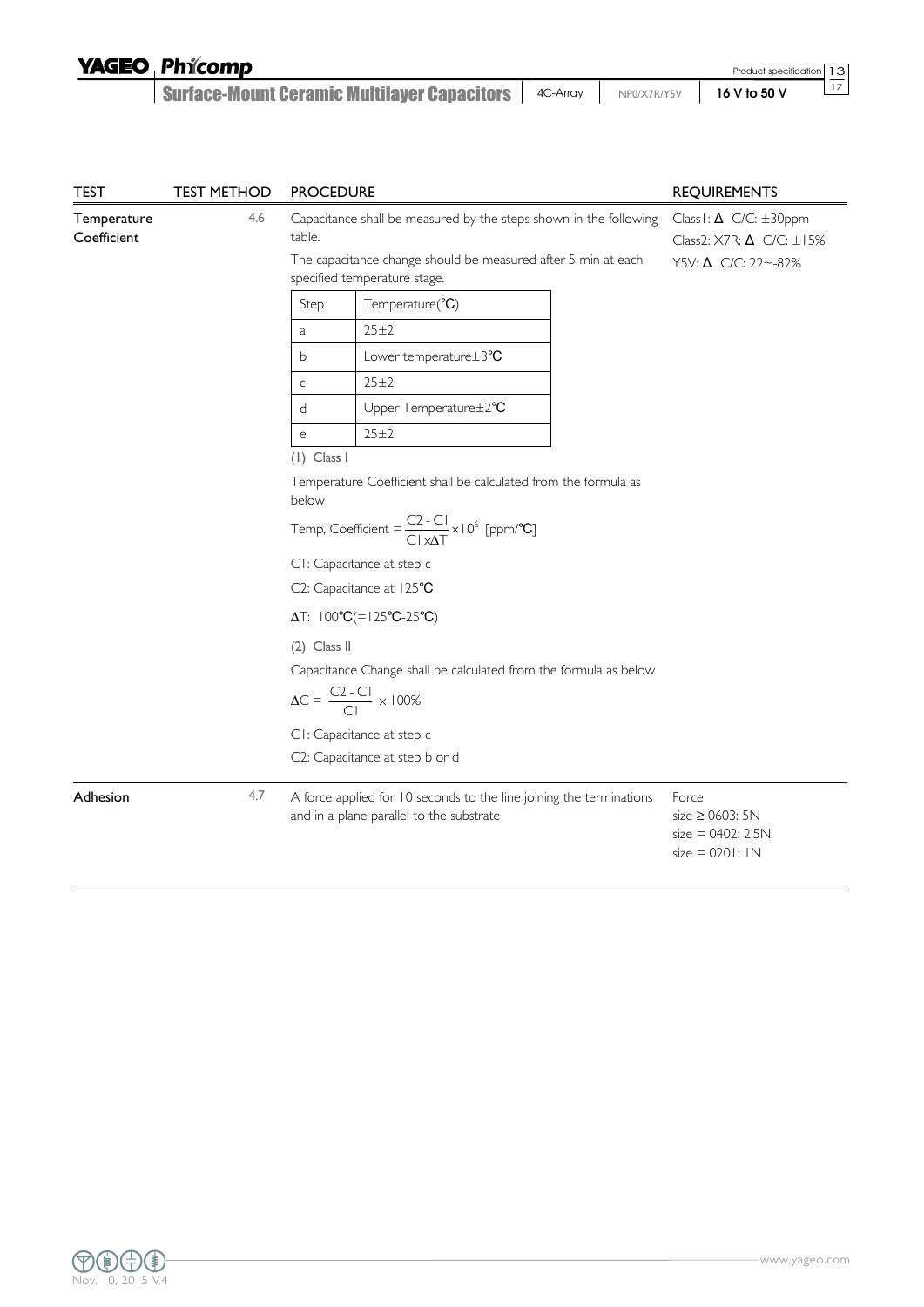Surface-Mount Ceramic Multilayer Capacitors 4C-Array NP0/X7R/Y5V **16 V to 50 V**

Product specification

14 17

| TEST                               | TEST METHOD         |                                                                                                                                                              | <b>PROCEDURE</b>                                                                                                                                                                                                                                                                                                                                                                                                      | <b>REQUIREMENTS</b>                                                                                                                    |
|------------------------------------|---------------------|--------------------------------------------------------------------------------------------------------------------------------------------------------------|-----------------------------------------------------------------------------------------------------------------------------------------------------------------------------------------------------------------------------------------------------------------------------------------------------------------------------------------------------------------------------------------------------------------------|----------------------------------------------------------------------------------------------------------------------------------------|
| Bond<br>Strength of                | IEC 60384-<br>21/22 | 4.8                                                                                                                                                          | Mounting in accordance with IEC 60384-22<br>paragraph 4.3                                                                                                                                                                                                                                                                                                                                                             | No visible damage                                                                                                                      |
| Plating on<br><b>End Face</b>      |                     |                                                                                                                                                              | Conditions: bending I mm at a rate of I mm/s,<br>radius jig 5 mm                                                                                                                                                                                                                                                                                                                                                      | $\Delta$ C/C Class 1:<br>NP0: within $\pm 1\%$ or 0.5 pF, whichever is greater                                                         |
|                                    |                     |                                                                                                                                                              |                                                                                                                                                                                                                                                                                                                                                                                                                       | Class <sub>2</sub> :<br>X5R/X7R/Y5V: ±10%                                                                                              |
| Resistance to<br>Soldering<br>Heat |                     | 4.9<br>Precondition: $150 + 0/-10$ °C for 1 hour, then<br>keep for $24 \pm 1$ hours at room temperature<br>Preheating: for size ≤ 1206: 120 °C to 150 °C for |                                                                                                                                                                                                                                                                                                                                                                                                                       | Dissolution of the end face plating shall not<br>exceed 25% of the length of the edge<br>concemed                                      |
|                                    | I minute            |                                                                                                                                                              | Preheating: for size > 1206: 100 °C to 120 °C for<br>I minute and 170 °C to 200 °C for I minute<br>Solder bath temperature: $260 \pm 5$ °C<br>Dipping time: 10 ±0.5 seconds<br>Recovery time: $24 \pm 2$ hours                                                                                                                                                                                                        | $\Delta$ C/C Class 1:<br>NP0: within $\pm 0.5\%$ or 0.5 pF, whichever is<br>greater<br>Class <sub>2</sub> :<br>X5R/X7R: ±10% Y5V: ±20% |
|                                    |                     |                                                                                                                                                              |                                                                                                                                                                                                                                                                                                                                                                                                                       | D.F. within initial specified value<br>R <sub>ins</sub> within initial specified value                                                 |
| Solderability                      |                     | 4.10                                                                                                                                                         | Preheated the temperature of 80 °C to 140 °C<br>and maintained for 30 seconds to 60 seconds.                                                                                                                                                                                                                                                                                                                          | The solder should cover over 95% of the critical<br>area of each termination                                                           |
|                                    |                     |                                                                                                                                                              | Test conditions for lead containing solder alloy<br>Temperature: 235 ±5 °C<br>Dipping time: $2 \pm 0.2$ seconds<br>Depth of immersion: 10 mm<br>Alloy Composition: 60/40 Sn/Pb<br>Number of immersions: I<br>Test conditions for leadfree containing solder alloy<br>Temperature: 245 ±5 °C<br>Dipping time: $3 \pm 0.3$ seconds<br>Depth of immersion: 10 mm<br>Alloy Composition: SAC305<br>Number of immersions: I |                                                                                                                                        |

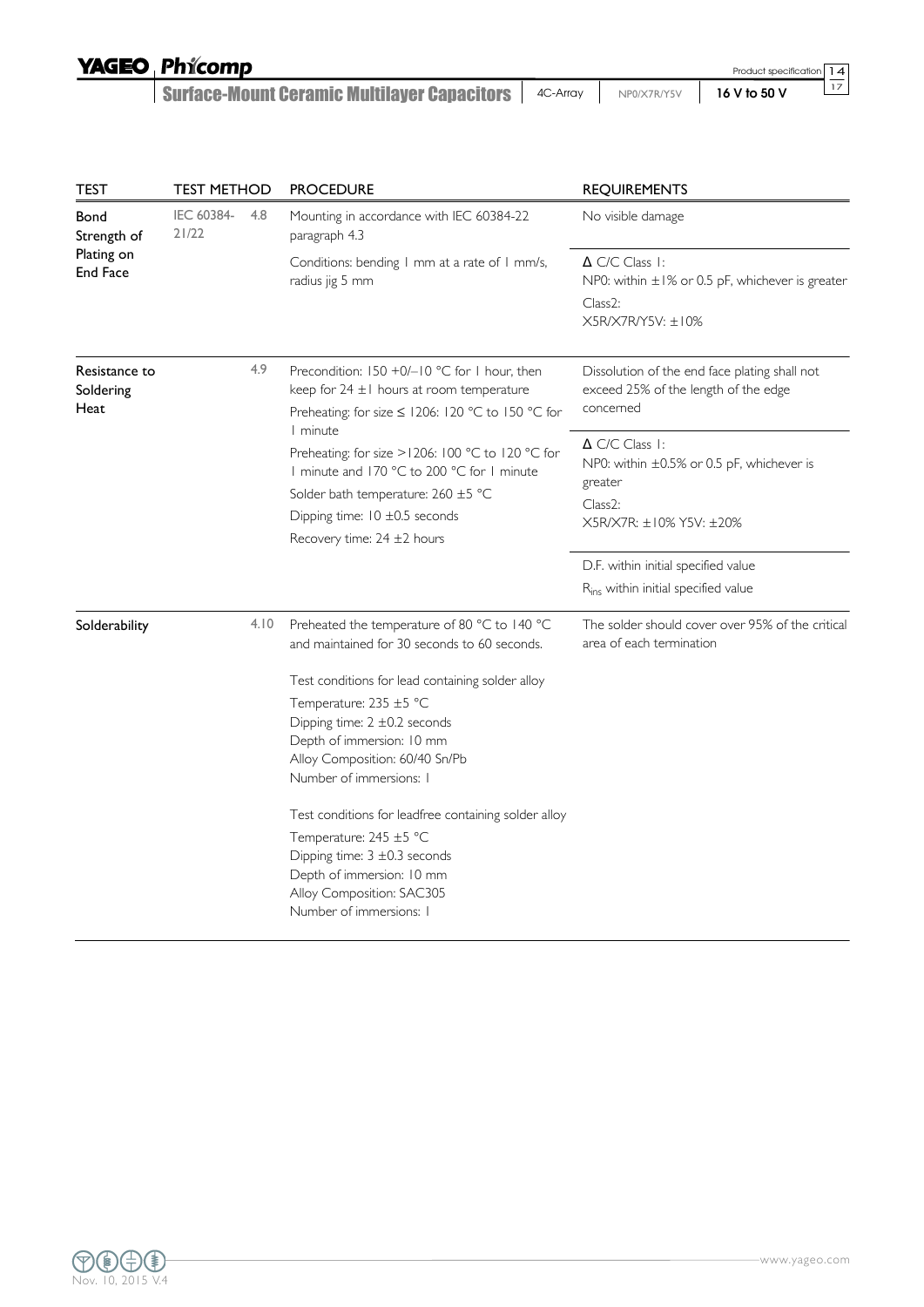Surface-Mount Ceramic Multilayer Capacitors 4C-Array NP0/X7R/Y5V **16 V to 50 V**

Product specification

15 17

| <b>TEST</b>                  | <b>TEST METHOD</b>         |      | <b>PROCEDURE</b>                                                                                                                                                                                                                                |                                                                                                                                                                                                                                                            |  | <b>REQUIREMENTS</b> |  |
|------------------------------|----------------------------|------|-------------------------------------------------------------------------------------------------------------------------------------------------------------------------------------------------------------------------------------------------|------------------------------------------------------------------------------------------------------------------------------------------------------------------------------------------------------------------------------------------------------------|--|---------------------|--|
| Rapid Change<br>of           | IEC 60384-<br>21/22        | 4.11 | Preconditioning;<br>150 +0/-10 °C for 1 hour, then keep for                                                                                                                                                                                     | No visual damage                                                                                                                                                                                                                                           |  |                     |  |
| Temperature                  |                            |      | $24 \pm 1$ hours at room temperature                                                                                                                                                                                                            | $\triangle$ C/C Class 1:<br>NP0: within $\pm 1\%$ or 1 pF, whichever is greater                                                                                                                                                                            |  |                     |  |
|                              |                            |      | 5 cycles with following detail:<br>30 minutes at lower category temperature<br>30 minutes at upper category temperature                                                                                                                         | Class <sub>2</sub> :<br>X5R/X7R: ±15% Y5V: ±20%                                                                                                                                                                                                            |  |                     |  |
|                              |                            |      | Recovery time $24 \pm 2$ hours                                                                                                                                                                                                                  | D.F. meet initial specified value                                                                                                                                                                                                                          |  |                     |  |
|                              |                            |      |                                                                                                                                                                                                                                                 | R <sub>ins</sub> meet initial specified value                                                                                                                                                                                                              |  |                     |  |
| Damp Heat<br>with $U_r$ Load |                            | 4.13 | I. Preconditioning, class 2 only:<br>150 +0/-10 °C /1 hour, then keep for                                                                                                                                                                       | No visual damage after recovery                                                                                                                                                                                                                            |  |                     |  |
|                              |                            |      | $24 \pm 1$ hour at room temp                                                                                                                                                                                                                    | $\Delta C/C$                                                                                                                                                                                                                                               |  |                     |  |
|                              |                            |      | 2. Initial measure:                                                                                                                                                                                                                             | Class I:                                                                                                                                                                                                                                                   |  |                     |  |
|                              |                            |      | Spec: refer initial spec C, D, IR                                                                                                                                                                                                               | NP0: within ±2% or 1 pF, whichever is greater                                                                                                                                                                                                              |  |                     |  |
|                              |                            |      | 3. Damp heat test:                                                                                                                                                                                                                              | Class <sub>2</sub> :                                                                                                                                                                                                                                       |  |                     |  |
|                              |                            |      | 500 ±12 hours at 40 ±2 °C;<br>90 to 95% R.H. 1.0 U <sub>r</sub> applied                                                                                                                                                                         | X5R/X7R: ±15%; Y5V: ±30%                                                                                                                                                                                                                                   |  |                     |  |
|                              |                            |      | 4. Recovery:                                                                                                                                                                                                                                    | D.F.                                                                                                                                                                                                                                                       |  |                     |  |
|                              |                            |      | Class 1: 6 to 24 hours                                                                                                                                                                                                                          | Class 1: NP0: $\leq$ 2 x specified value                                                                                                                                                                                                                   |  |                     |  |
|                              |                            |      | Class 2: $24 \pm 2$ hours                                                                                                                                                                                                                       | Class <sub>2</sub> :                                                                                                                                                                                                                                       |  |                     |  |
|                              | 5. Final measure: C, D, IR |      | $X5R/ X7R: \leq 16V: \leq 7%$<br>≥ 25V: ≤ 5%                                                                                                                                                                                                    |                                                                                                                                                                                                                                                            |  |                     |  |
|                              |                            |      | P.S. If the capacitance value is less than the<br>minimum value permitted, then after the<br>other measurements have been made the<br>capacitor shall be precondition according to<br>"IEC 60384 4.1" and then the requirement<br>shall be met. | $Y5V: \leq 15%$<br>$R_{ins}$<br>Class 1:<br>NP0: $\geq$ 2,500 MΩ or R <sub>ins</sub> $\times$ C <sub>r</sub> $\geq$ 25s whichever is less<br>Class <sub>2</sub> :<br>$X5R/X7R/Y5V: \geq 500 M\Omega$ or $R_{ins} \times C_r \geq 25s$<br>whichever is less |  |                     |  |

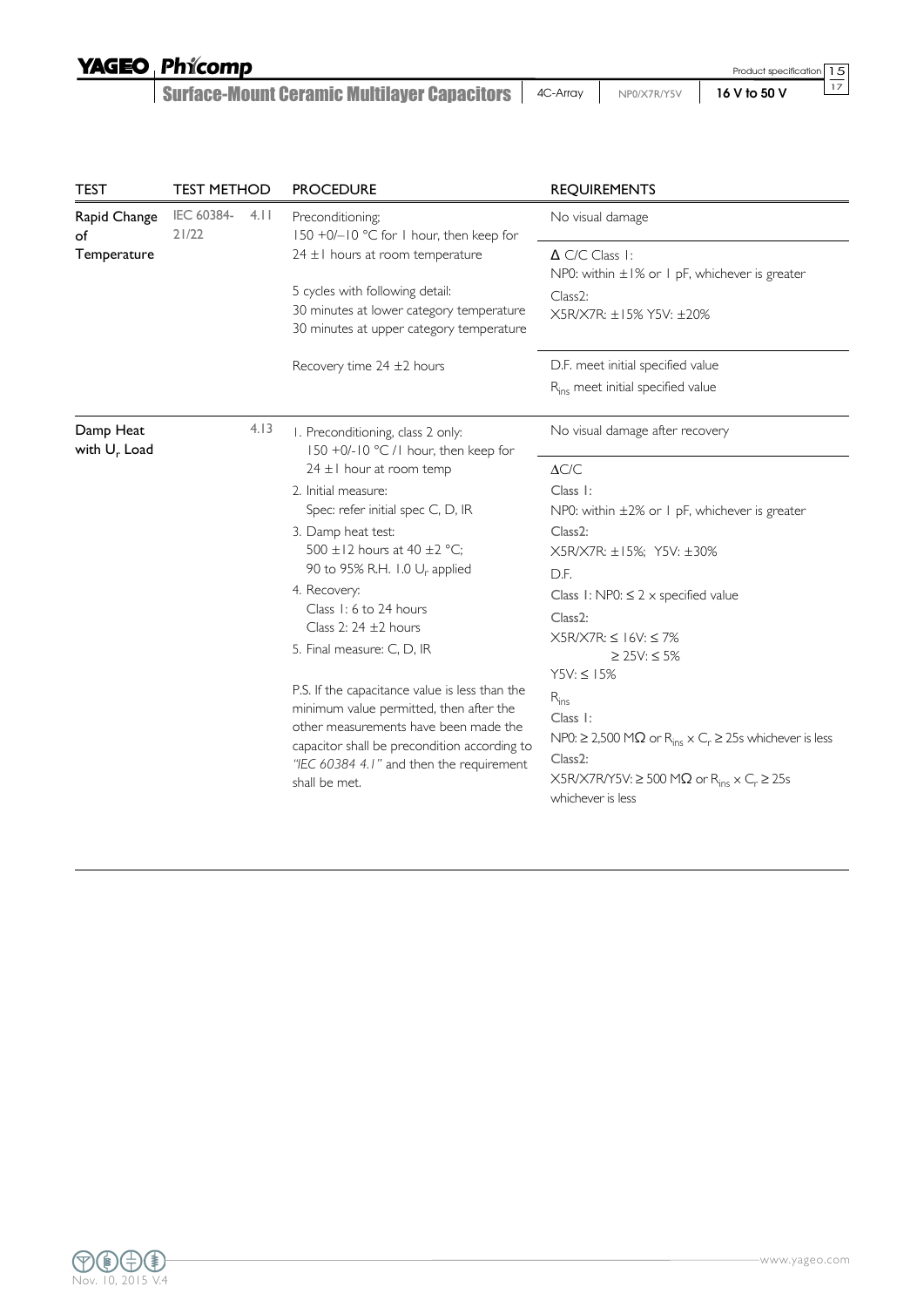Surface-Mount Ceramic Multilayer Capacitors 4C-Array NP0/X7R/Y5V **16 V to 50 V**

| <b>TEST</b>      | <b>TEST METHOD</b>  |      | <b>PROCEDURE</b>                                                                                                                                                                                                                                                                                                                                                                                                                                                                                                                                                                                                                                                                   | <b>REQUIREMENTS</b>                                                                                                                                                                                                                                                                                                                                                                                                                                                                                                                                                                                                                                                                                                                  |
|------------------|---------------------|------|------------------------------------------------------------------------------------------------------------------------------------------------------------------------------------------------------------------------------------------------------------------------------------------------------------------------------------------------------------------------------------------------------------------------------------------------------------------------------------------------------------------------------------------------------------------------------------------------------------------------------------------------------------------------------------|--------------------------------------------------------------------------------------------------------------------------------------------------------------------------------------------------------------------------------------------------------------------------------------------------------------------------------------------------------------------------------------------------------------------------------------------------------------------------------------------------------------------------------------------------------------------------------------------------------------------------------------------------------------------------------------------------------------------------------------|
| <b>Endurance</b> | IEC 60384-<br>21/22 | 4.14 | I. Preconditioning, class 2 only:<br>150 +0/-10 °C /1 hour, then keep for<br>$24 \pm 1$ hour at room temp<br>2. Initial measure:<br>Spec: refer initial spec C, D, IR<br>3. Endurance test:<br>Temperature: NP0/X7R: 125 °C<br>X5R/Y5V: 85 °C<br>Specified stress voltage applied for 1,000 hours:<br>Applied 2.0 $\times$ U <sub>r</sub> for general product.<br>4. Recovery time: $24 \pm 2$ hours<br>5. Final measure: C, D, IR<br>P.S. If the capacitance value is less than the<br>minimum value permitted, then after the other<br>measurements have been made the capacitor shall<br>be precondition according to "IEC 60384 4.1" and<br>then the requirement shall be met. | No visual damage<br><general purpose="" series=""><br/><math>\Delta C/C</math><br/>Class I:<br/>NP0: within <math>\pm 2\%</math> or 1 pF, whichever is greater<br/><math>Class2</math>:<br/>X5R/X7R: ±15%; Y5V: ±30%<br/>D.F.<br/>Class I:<br/>NP0: <math>\leq</math> 2 <math>\times</math> specified value<br/>Class2:<br/><math>X5R/ X7R: \leq 16V: \leq 7%</math><br/>≥ 25V: ≤ 5%<br/><math>Y5V: \leq 15%</math><br/><math>R_{ins}</math><br/>Class<sub>I</sub>:<br/><math>NP0: \geq 4,000 MA</math> or<br/><math>R_{ins} \times C_r \ge 40</math>s whichever is less<br/>Class<sub>2</sub>:<br/><math>X5R/X7R/Y5V: \geq 1,000 M\Omega</math> or<br/><math>R_{ins}</math> × <math>C_r \geq 50</math>s whichever is less</general> |
| Voltage Proof    | IEC 60384-1         | 4.6  | Specified stress voltage applied for 1 minute<br>$U_r \leq 100$ V: series applied 2.5 $U_r$<br>$100 \text{ V} < U_r \le 200 \text{ V}$ series applied (1.5 $U_r$ + 100)<br>200 V < $U_r \le 500$ V series applied (1.3 $U_r$ + 100)<br>$U_r$ > 500 V: 1.3 $U_r$<br>1:7.5mA                                                                                                                                                                                                                                                                                                                                                                                                         | No breakdown or flashover                                                                                                                                                                                                                                                                                                                                                                                                                                                                                                                                                                                                                                                                                                            |



17